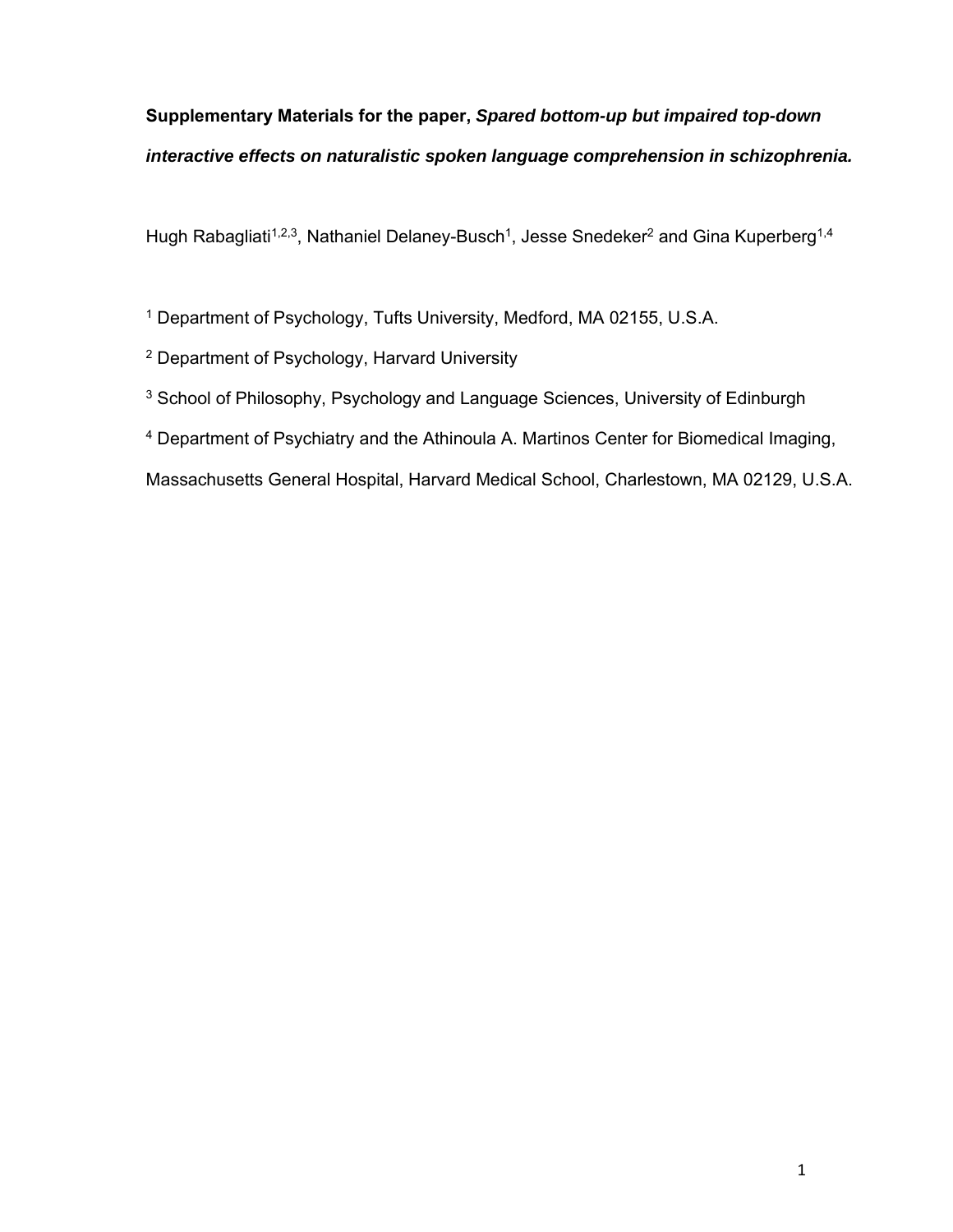## **Table of Contents.**

| 1. Full description of coding methods of eye movements                 | p. 3  |
|------------------------------------------------------------------------|-------|
| 2. Graphs depicting time course of gaze across the different           |       |
| objects in response to experimental manipulations                      | p.5   |
| 3. Full inferential statistics for the logistic regression analyses of |       |
| eye movements.                                                         | p. 9  |
| 4. Full inferential statistics for the logistic regression analyses of |       |
| actions.                                                               | p. 15 |
| 5. Exploratory correlations with clinical measures within the          |       |
| schizophrenia group.                                                   | p. 19 |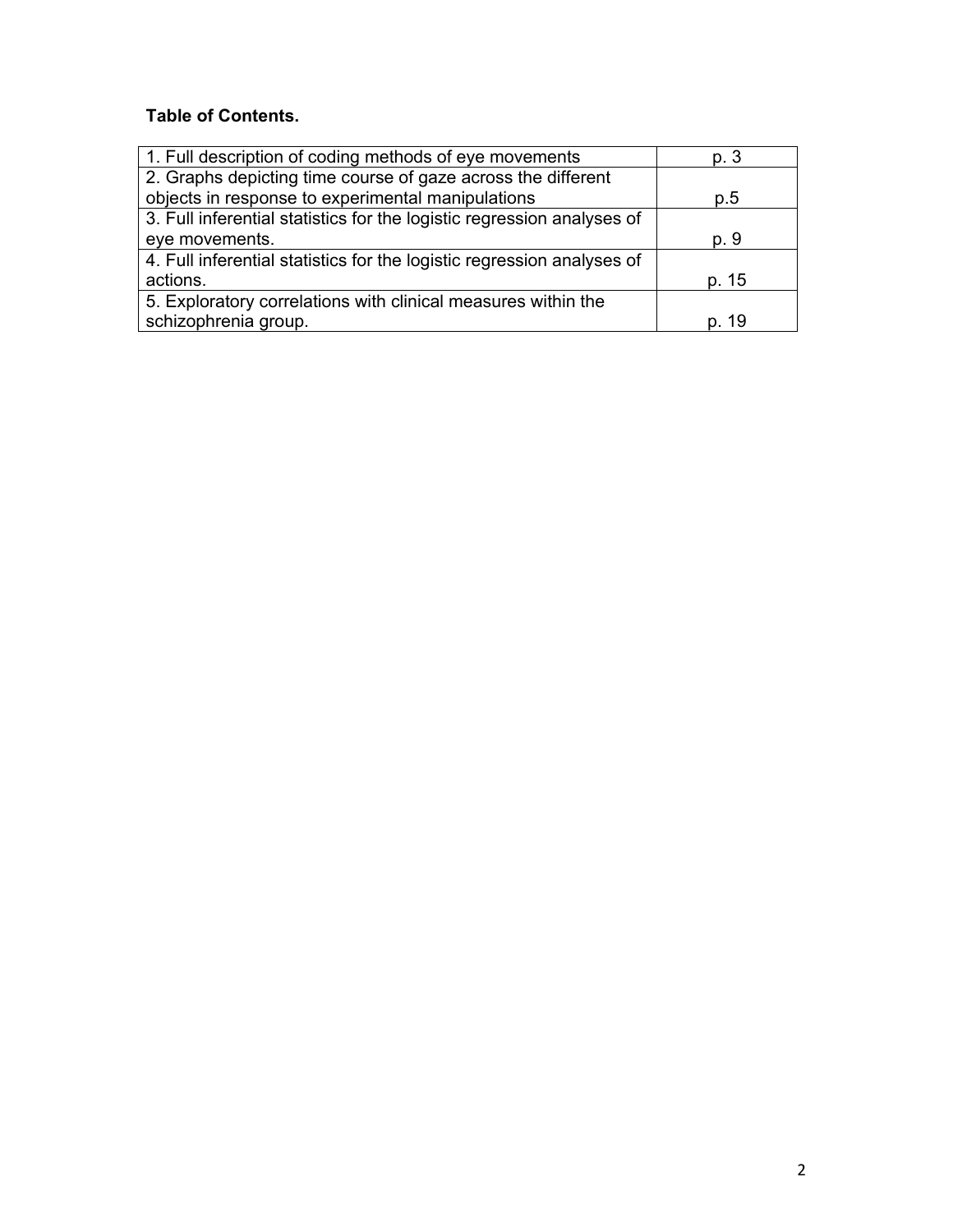### **1. Full description of coding methods for eye movements: Video-based eye tracking**

Although visual world eye tracking is new to the study of schizophrenia, it has considerable history in the field of psycholinguistics [1-9]. The variant used here – *video-based eye tracking,* in which gaze is recorded by a video camera – also has considerably history in developmental psychology, due to its non-invasive nature and its reliability (it results in minimal missing data). Video-based eye tracking has been used to study visual attention in both children and adults (e.g., [10]) but has mainly been used to study language. Important examples include a number of papers by Anne Fernald's research group (e.g., [11-13]). In particular, this research group has demonstrated that video-based eye tracking is a valid measure of language comprehension, by showing that children's eye-tracked responses to spoken sentences can predict their scores on standardized structural language assessments completed at both the time of testing and also many years later [14].

Other groups have also used this method (e.g., [15, 16]). The results from [16] are particularly important here because they conducted a comparison between automated eye tracking and video-based eye tracking, and found that the two techniques measured position of gaze with greater than 90% agreement. As such, video-based eye tracking can be described as a robust and non-invasive approach to measure gaze.

In the current study, eye movement videos were coded to reveal how participants gazed at the different objects in front of them over time, and how this varied across the experimental conditions. All coding was carried out by trained coders employed by the lab; these coders were blind to hypotheses and experimental conditions and were not otherwise involved in the running of this study. All coders had taken part in a rigorous training routine, coding multiple different videos iteratively in order to achieve high across-coder reliability (>95% agreement across five different videos).

Eye movement coding was carried out, frame-by-frame, starting from the onset of the first word in each sentence. For instance, for the trial associated with the spoken instruction, "*tickle the frog with the feather"*, one coder would first find the onset of the word "*tickle"* in the video, and then (with the sound turned off), a second coder (blind to condition) would record the participant's direction of gaze in each video frame from that point up until 2500ms subsequent to the onset of the final word ("*feather"*). Although this procedure recorded information for the entire duration of the sentence, we only analyzed gaze on frames subsequent to the onset of "*feather"*, as that was the point at which participants could begin to resolve the syntactic ambiguity to come to interpretation of sentence meaning.

To code each frame of the video, the coder recorded where the participant was gazing on the shelf (to the upper left object, upper right object, lower left object, lower right object, the center of the shelf, elsewhere on the shelf), or recorded if the subject blinked or looked away from the shelf entirely. Once each frame had been coded, the subsequent file was recoded to match the location of gaze with the object of gaze (e.g., on trials where the upper left object was the Target Instrument, frames with gaze to the upper left were recoded as gaze to the Target Instrument). Because our critical hypotheses concerned gaze to the Target Instrument (as a measure of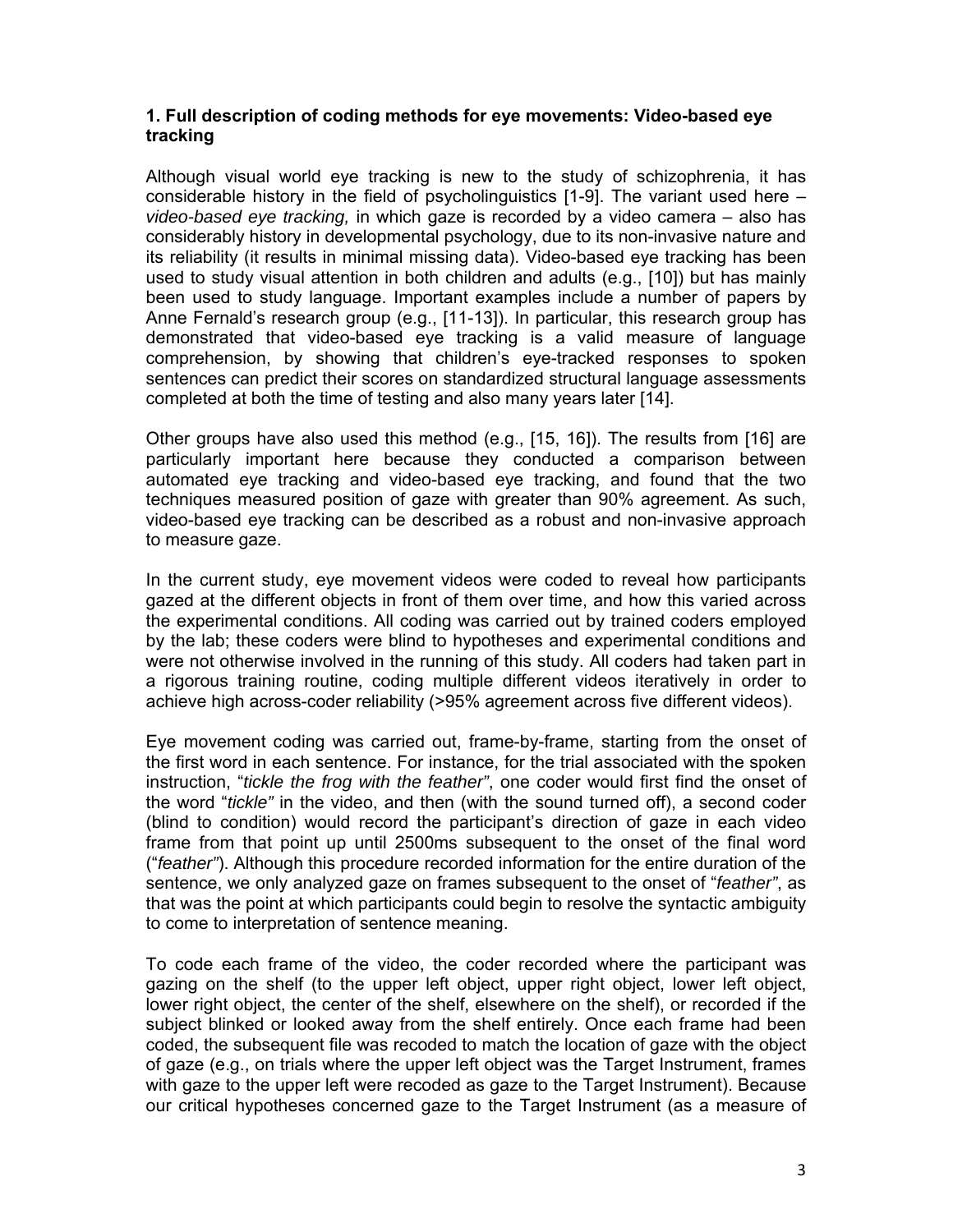syntactic ambiguity resolution), our key analyses compared gaze to that object across the different experimental conditions.

The resulting data were then analyzed using the "time-window" analysis reported in the main paper. This analysis compared gaze to the Target Instrument across conditions in two pre-specified a priori 500ms time windows, from 200ms-699ms after the onset of the final word (e.g., "*feather"*), and from 700ms-1199ms. For each trial and time window, we coded whether or not participants fixated on the Target Instrument, to create the binary dependent measure that could be analyzed using the logistic regressions described in the main paper (using the formulae alongside the Tables starting on p.9).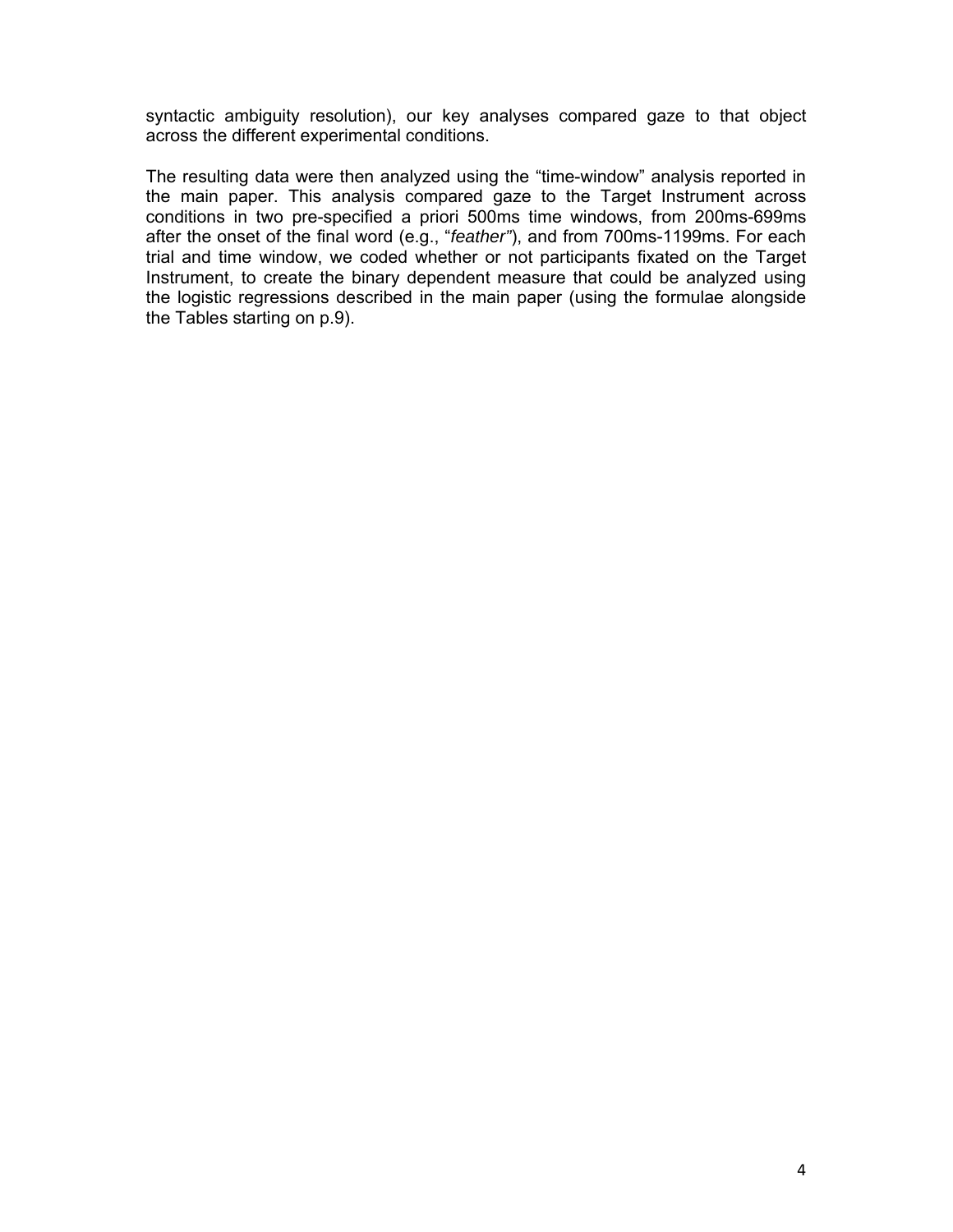#### **2. Graphs depicting time-course of gaze across the different objects in**





**Supplementary Figure 1.** Task 1: Use of prosodic phrasing over time in people with schizophrenia and controls. For each condition, the graphs show proportion of trials, at each time point, on which participants are fixating upon each of the objects. Ribbons represent +/- one standard error of the mean. Note that target and distractor animals were of different types (e.g., a frog and a cat).

An example stimulus set would be:

**Biased towards target instrument:** *You can point at the cat… with the flower*  **Biased against target instrument:** *You can point at… the cat with the flower* 

**Target Animal:** A cat holding a tiny flower

**Target Instrument:** A large flower

**Distractor Animal:** An elephant holding a tiny hairclip

**Distractor Instrument:** A large hairclip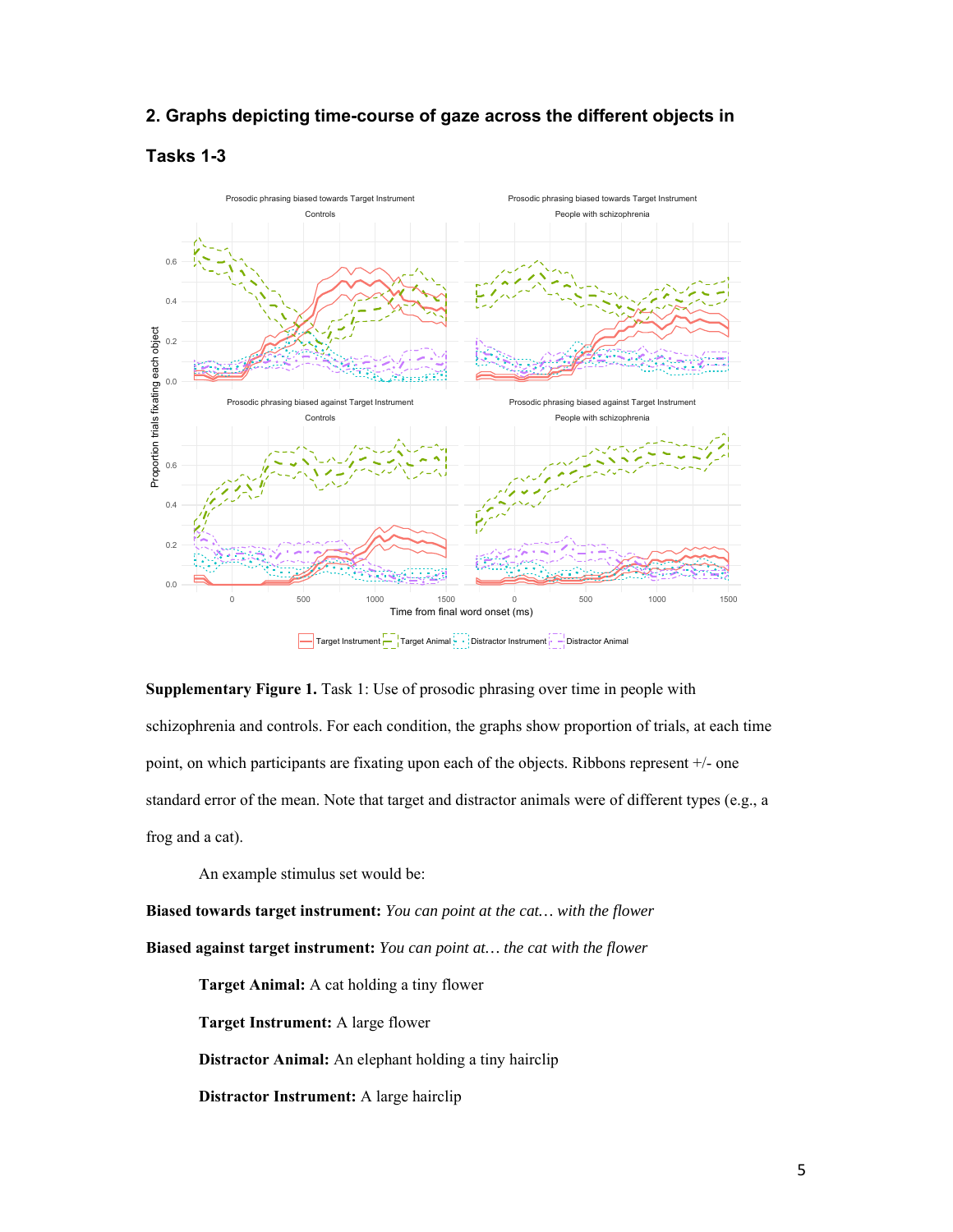

**Supplementary Figure 2.** Task 2 (Verb semantic-thematic): Use of verb semantic-thematic information over time in people with schizophrenia and controls. For each condition, the graphs show proportion of trials, at each time point, on which participants are fixating each of the objects. Ribbons represent +/- one standard error of the mean. Target and distractor animals were of the same type on 50% of trials.

An example stimulus set would be (for trials with two different type of animal):

| Biased towards target instrument:                      | <b>Biased against target instrument:</b>            |
|--------------------------------------------------------|-----------------------------------------------------|
| Poke the penguin with the feather                      | Sing to the koala with the funnel                   |
| <b>Target Animal:</b> A penguin holding a tiny feather | <b>Target Animal:</b> A koala holding a tiny funnel |
| <b>Target Instrument:</b> A large feather              | <b>Target Instrument:</b> A large funnel            |
| <b>Distractor Animal:</b> A monkey holding a tiny      | <b>Distractor Animal:</b> A dinosaur holding a tiny |
| partyhat                                               | flower                                              |
| Distractor Instrument: A large partyhat                | Distractor Instrument: A large flower               |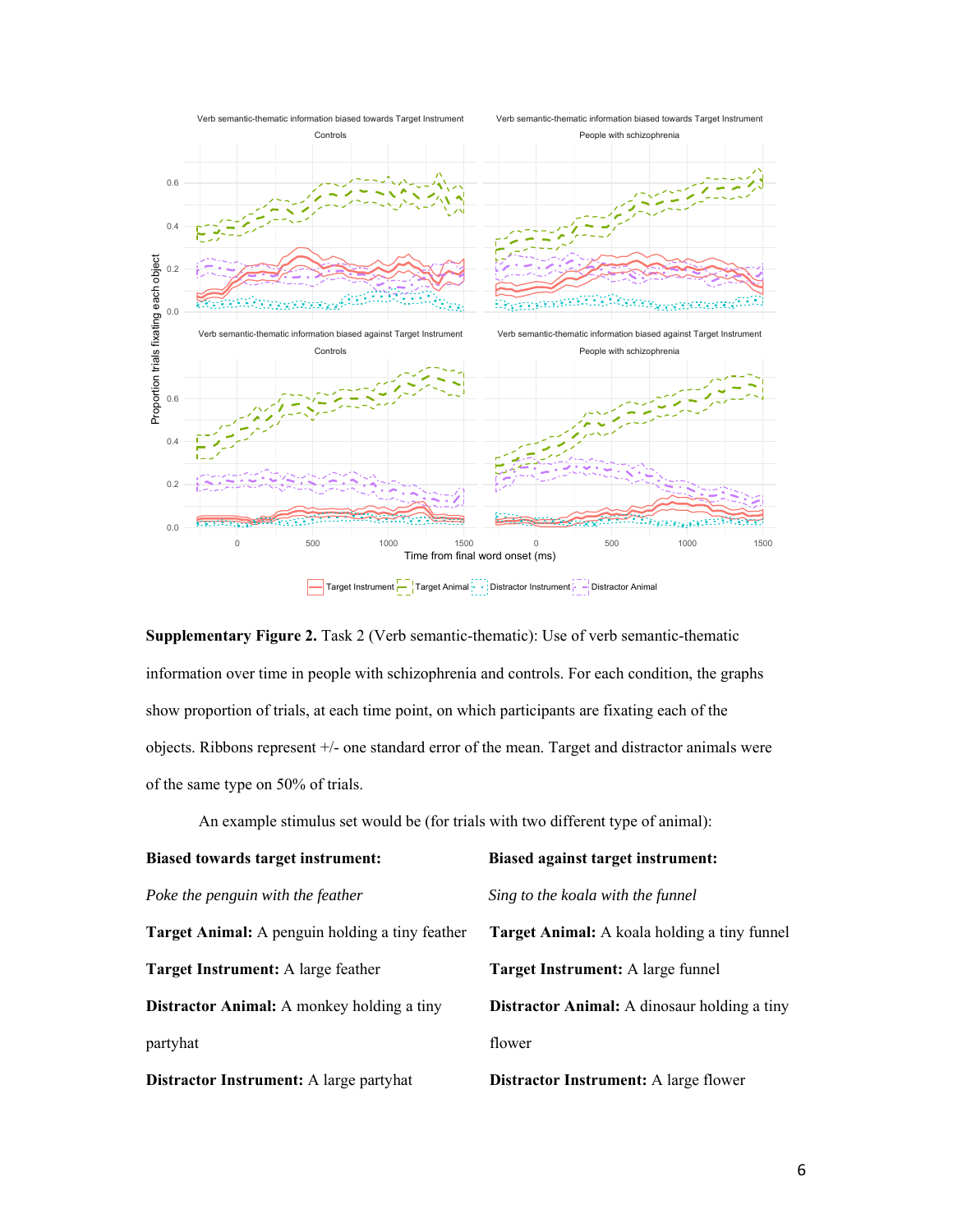

**Supplementary Figure 3.** Task 2 (Visual Scene): Use of pragmatically-relevant visual scene information over time in people with schizophrenia and controls. For each condition, the graphs show proportion of trials, at each time point, on which participants are fixating each of the objects. Ribbons represent +/- one standard error of the mean. Target and distractor animals were of different types when the scene was biased toward using the target instrument, and of the same type when biased against using the target instrument.

An example stimulus set would be:

| <b>Biased towards target instrument:</b>               | <b>Biased against target instrument:</b>               |
|--------------------------------------------------------|--------------------------------------------------------|
| Poke the penguin with the feather                      | Poke the penguin with the feather                      |
| <b>Target Animal:</b> A penguin holding a tiny feather | <b>Target Animal:</b> A penguin holding a tiny feather |
| <b>Target Instrument:</b> A large feather              | <b>Target Instrument:</b> A large feather              |
| <b>Distractor Animal:</b> A monkey holding a tiny      | <b>Distractor Animal:</b> A penguin holding a tiny     |
| partyhat                                               | partyhat                                               |
| <b>Distractor Instrument:</b> A large partyhat         | <b>Distractor Instrument:</b> A large partyhat         |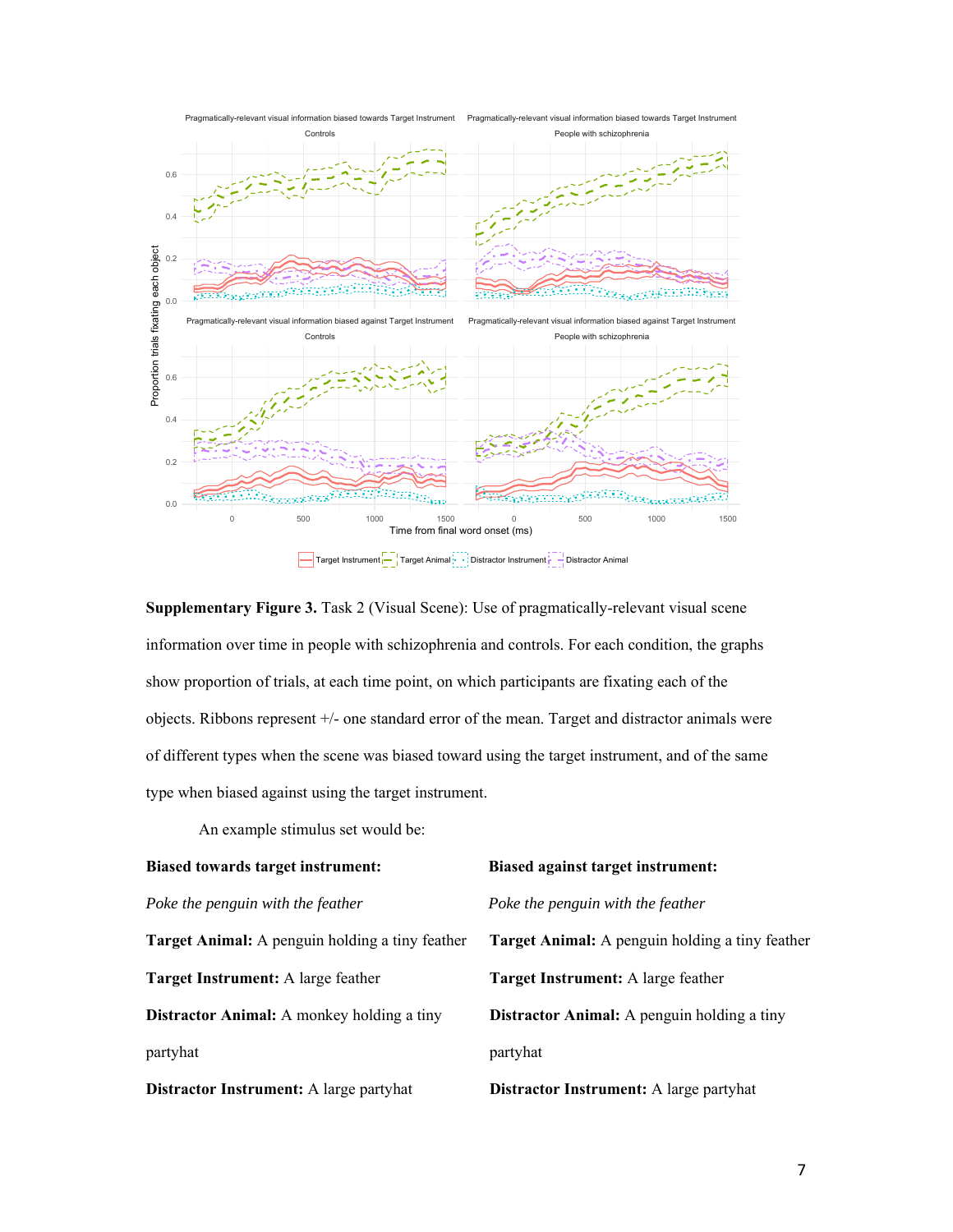

**Supplementary Figure 4.** Task 3: Use of conversational discourse information over time in people with schizophrenia and controls. For each condition, the graphs show proportion of trials, at each time point, on which participants are fixating each of the objects. Ribbons represent +/ one standard error of the mean. Note that target and distractor animals were always of the same type.

An example stimulus set would be:

| <b>Biased towards target instrument:</b>            | Male Speaker: What should we do to a fox?      |
|-----------------------------------------------------|------------------------------------------------|
|                                                     | Female Speaker: Scratch the fox with the comb. |
| <b>Biased against target instrument:</b>            | Male Speaker: Which fox should we use now?     |
|                                                     | Female Speaker: Scratch the fox with the comb. |
| <b>Target Animal:</b> A fox holding a tiny comb     |                                                |
| <b>Target Instrument:</b> A large comb              |                                                |
| <b>Distractor Animal:</b> A fox holding a tiny ball |                                                |
| <b>Distractor Instrument:</b> A large ball          |                                                |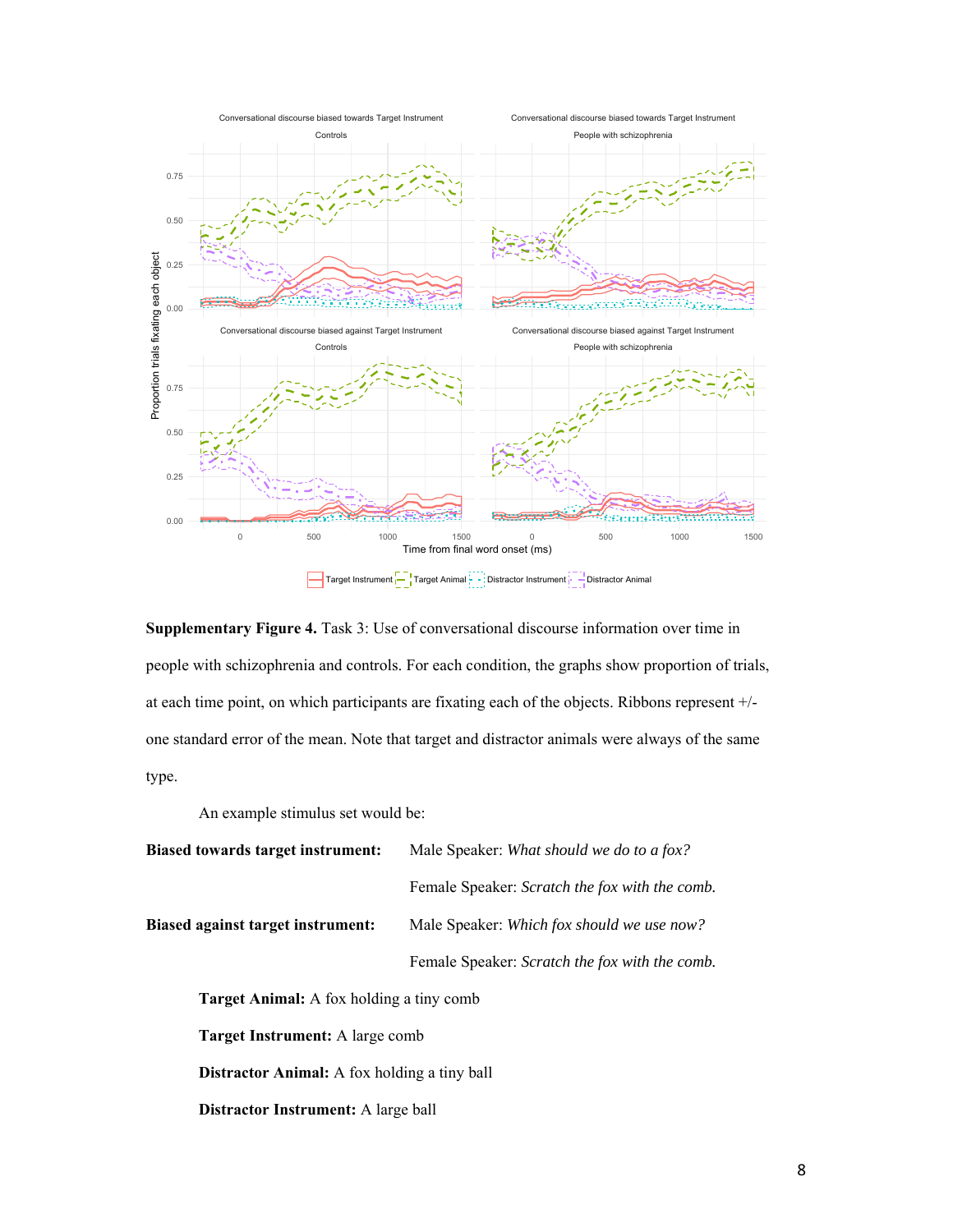# **3. Full inferential statistics for the logistic regression analyses of eye movements.**

**Table S1.** Full set of inferential statistics from the omnibus logistic regression analyses of participants' eye movements. All models were calculated using lme4 package version 1.1 [17] in R [18].

Task 1's regression had the form (in lmer syntax)

*Gaze to Instrument ~ Group \* Prosodic Phrasing \* Time Window + (1+ Time Window |Participant)* 

Task 2's regression had the form (in lmer syntax)

*Gaze to Instrument ~ Group \* Verb Information \* Visual Information \* Time Window +* 

*(1+ Verb Information + Visual Information + Time Window |Participant)* 

Task 3's regression had the form (in lmer syntax)

*Gaze to Instrument ~ Group \* Conversational Discourse \* Time Window + (1+ Time Window |Participant)* 

| Task 1 (Manipulation of prosodic   | β        | Std.  | Wald z    | $p$ value   |
|------------------------------------|----------|-------|-----------|-------------|
| phrasing)                          | Estimate | Error | statistic | $(* < .05)$ |
| (Intercept)                        | $-0.60$  | 0.20  | $-3.00$   | .003        |
| <b>Effect of Group</b>             | $-1.04$  | 0.30  | $-3.51$   | $< 0.001$ * |
| <b>Effect of Prosodic Phrasing</b> | $-0.82$  | 0.13  | $-6.41$   | $< .001$ *  |
| <b>Effect of Time Window</b>       | 0.52     | 0.13  | 4.04      | $< .001$ *  |
| Group * Prosodic Phrasing          | 0.11     | 0.20  | 0.53      | .593        |
| Group * Time Window                | 0.05     | 0.20  | 0.23      | .820        |
| Prosodic Phrasing * Time Window    | 0.09     | 0.13  | 0.73      | .466        |
| Group * Prosodic Phrasing * Time   |          |       |           |             |
| Window                             | 0.01     | 0.20  | 0.03      | .976        |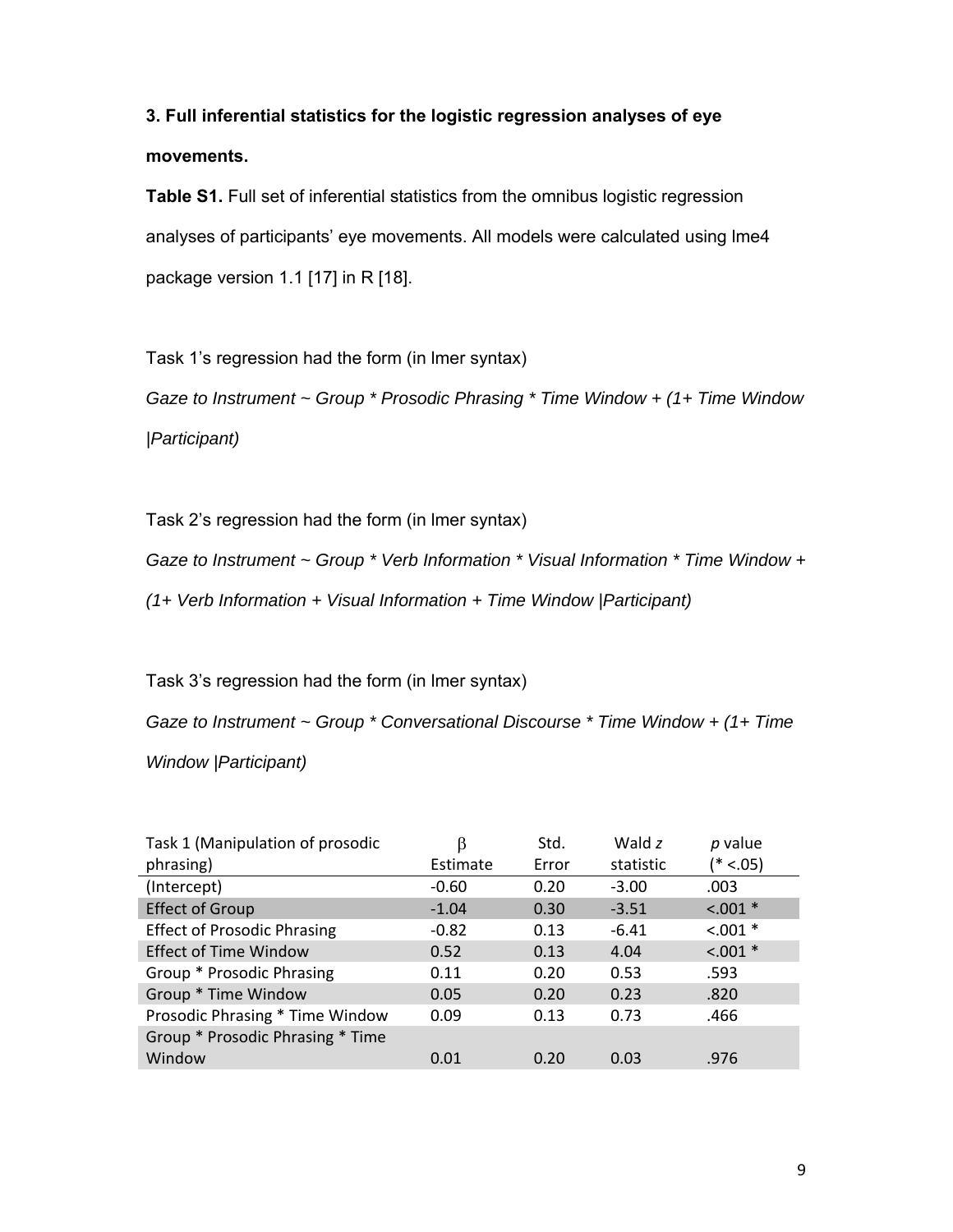| Task 2 (Manipulation of the verb's  |         |      |         |            |
|-------------------------------------|---------|------|---------|------------|
| semantic-thematic information &     |         |      |         |            |
| pragmatically relevant visual       |         |      |         |            |
| information)                        |         |      |         |            |
| (Intercept)                         | $-1.61$ | 0.17 | $-9.64$ | $< 2e-16$  |
| <b>Effect of Group</b>              | 0.03    | 0.15 | 0.22    | .825       |
| <b>Effect of Verb Information</b>   | $-0.88$ | 0.12 | $-7.11$ | $< .001 *$ |
| <b>Effect of Visual Information</b> | $-0.14$ | 0.10 | $-1.38$ | .167       |
| <b>Effect of Time Window</b>        | 0.10    | 0.08 | 1.21    | .225       |
| Group * Verb Information            | 0.07    | 0.11 | 0.68    | .499       |
| Group * Visual Information          | 0.21    | 0.10 | 2.12    | $.034$ *   |
| Verb Information * Visual           |         |      |         |            |
| Information                         | $-0.15$ | 0.08 | $-1.82$ | .070       |
| Group * Time Window                 | 0.00    | 0.07 | $-0.05$ | .957       |
| Verb Information * Time Window      | 0.11    | 0.08 | 1.38    | .169       |
| Visual Information * Time           |         |      |         |            |
| Window                              | $-0.02$ | 0.08 | $-0.24$ | .810       |
| Group * Verb Information *          |         |      |         |            |
| <b>Visual Information</b>           | 0.05    | 0.08 | 0.61    | .543       |
| Group * Verb Information * Time     |         |      |         |            |
| Window                              | $-0.01$ | 0.07 | $-0.07$ | .943       |
| Group * Visual Information *        |         |      |         |            |
| <b>Time Window</b>                  | $-0.02$ | 0.07 | $-0.27$ | .785       |
| Verb Information * Visual           |         |      |         |            |
| Information * Time Window           | 0.04    | 0.07 | 0.48    | .634       |
| Group * Verb Information *          |         |      |         |            |
| Visual Information * Time           |         |      |         |            |
| Window                              | $-0.08$ | 0.07 | $-1.14$ | .254       |
|                                     |         |      |         |            |
|                                     |         |      |         |            |
|                                     |         |      |         |            |
| Task 3 (Manipulation of             |         |      |         |            |
| conversational discourse)           |         |      |         |            |
| (Intercept)                         | $-1.72$ | 0.23 | $-7.40$ | $< .001 *$ |
| <b>Effect of Group</b>              | 0.02    | 0.31 | 0.07    | .947       |
| <b>Effect of Conversational</b>     |         |      |         |            |
| <b>Discourse</b>                    | $-0.55$ | 0.15 | $-3.72$ | $< .001 *$ |
| <b>Effect of Time Window</b>        | 0.25    | 0.16 | 1.57    | .116       |
| Group * Conversational Discourse    | 0.44    | 0.20 | 2.19    | $.029$ *   |
| Group * Time Window                 | $-0.09$ | 0.20 | $-0.45$ | .655       |
| Conversational Discourse * Time     |         |      |         |            |
| Window                              | 0.19    | 0.15 | 1.27    | .203       |
| Group * Conversational Discourse    |         |      |         |            |
| * Time Window                       | $-0.20$ | 0.20 | $-0.98$ | .325       |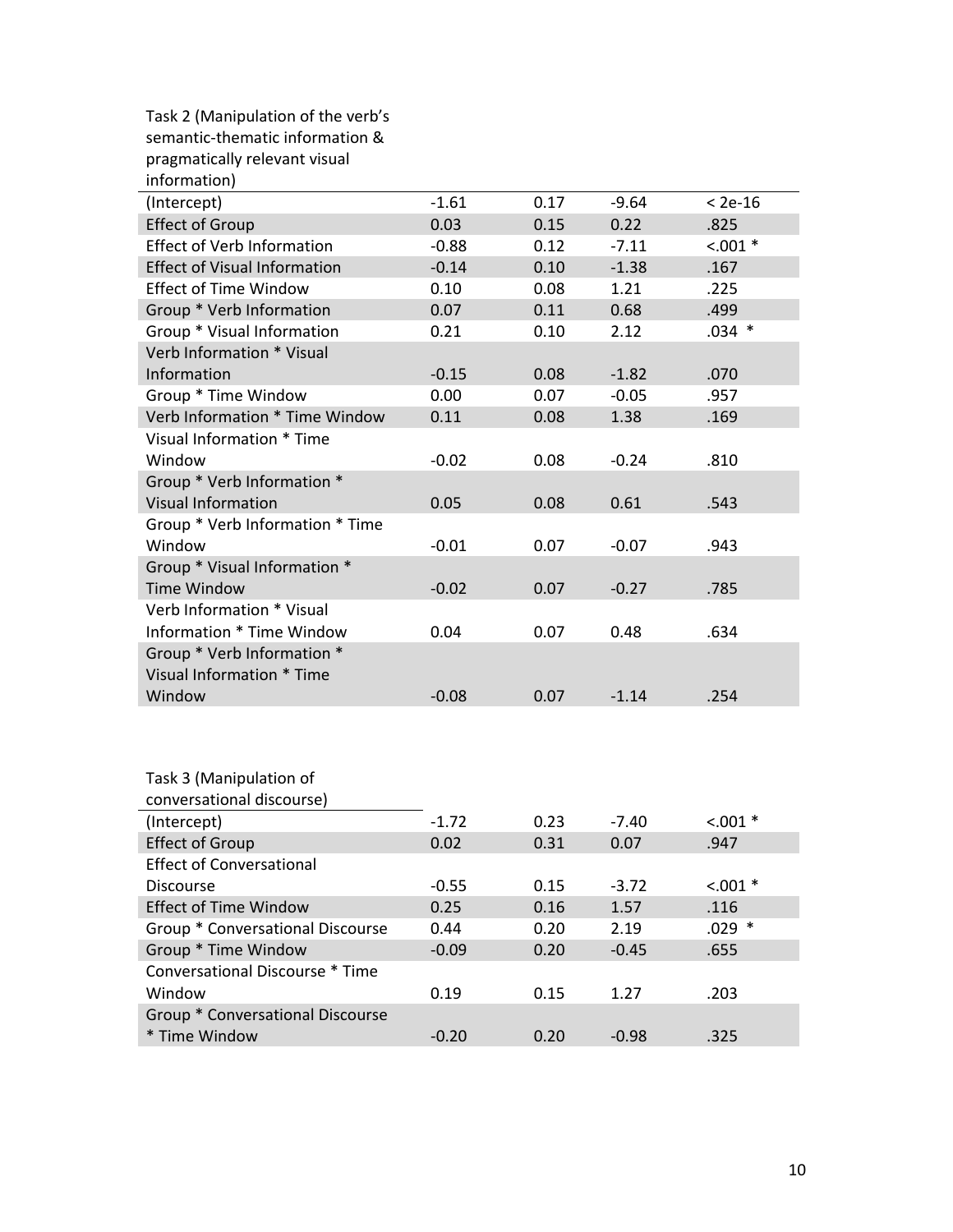**Table S2.** Inferential statistics from the logistic regression analyses of Control participants' eye movements.

Task 1's regression had the form (in lmer syntax)

*Gaze to Instrument ~ Prosodic Phrasing \* Time Window + (1+ Time Window |Participant)* 

Task 2's regression had the form (in lmer syntax)

*Gaze to Instrument ~ Verb Information \* Visual Information \* Time Window + (1+* 

*Verb Information + Visual Information + Time Window |Participant)* 

Task 3's regression had the form (in lmer syntax)

*Gaze to Instrument ~ Conversational Discourse \* Time Window + (1+ Time Window* 

### *|Participant)*

| Task 1 (Manipulation of prosodic   | B        | Std.  | Wald z    | $p$ value   |
|------------------------------------|----------|-------|-----------|-------------|
| phrasing)                          | Estimate | Error | statistic | $(* < .05)$ |
| (Intercept)                        | $-0.58$  | 0.17  | $-3.40$   | $.001 *$    |
| <b>Effect of Prosodic Phrasing</b> | $-0.80$  | 0.13  | $-6.27$   | $< .001$ *  |
| <b>Effect of Time Window</b>       | 0.51     | 0.13  | 3.94      | $< 0.001$ * |
| Prosodic Phrasing * Time Window    | 0.09     | 0.13  | 0.73      | .468        |

| Task 2 (Manipulation of the verb's<br>semantic-thematic information &<br>pragmatically relevant visual<br>information) |         |      |         |             |
|------------------------------------------------------------------------------------------------------------------------|---------|------|---------|-------------|
| (Intercept)                                                                                                            | $-1.61$ | 0.23 | $-6.96$ | $< .001$ *  |
| <b>Effect of Verb Information</b>                                                                                      | $-0.92$ | 0.16 | $-5.74$ | $< 0.001$ * |
| <b>Effect of Visual Information</b>                                                                                    | $-0.39$ | 0.16 | $-2.37$ | $.018*$     |
| Effect of Time Window                                                                                                  | 0.15    | 0.12 | 1.21    | .228        |
| Verb Information * Visual                                                                                              |         |      |         |             |
| Information                                                                                                            | $-0.22$ | 0.12 | $-1.82$ | .069        |
| Verb Information * Time Window                                                                                         | 0.14    | 0.11 | 1.23    | .219        |
| Visual Information * Time                                                                                              |         |      |         |             |
| Window                                                                                                                 | 0.02    | 0.11 | 0.18    | .857        |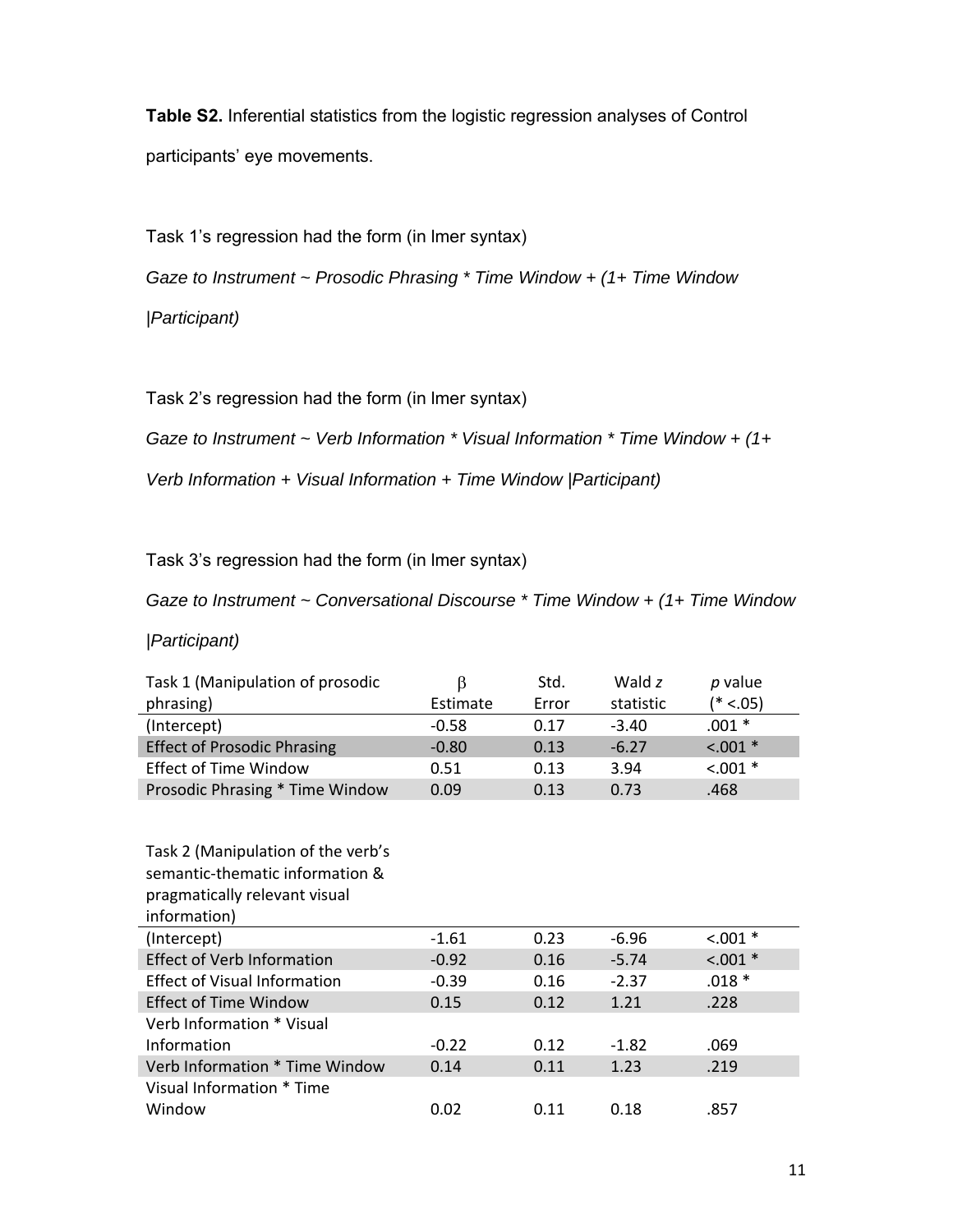| Verb Information * Visual       |         |      |         |             |
|---------------------------------|---------|------|---------|-------------|
| Information * Time Window       | 0.13    | 0.11 | 1.20    | .230        |
|                                 |         |      |         |             |
| Task 3 (Manipulation of         |         |      |         |             |
| conversational discourse        |         |      |         |             |
| information)                    |         |      |         |             |
| (Intercept)                     | $-1.86$ | 0.30 | $-6.19$ | $< 0.001$ * |
| <b>Effect of Conversational</b> |         |      |         |             |
| <b>Discourse</b>                | $-0.58$ | 0.15 | $-3.82$ | $< 0.001$ * |
| <b>Effect of Time Window</b>    | 0.33    | 0.19 | 1.72    | .085        |
| Conversational Discourse * Time |         |      |         |             |
| Window                          | 0.21    | 0.15 | 1.38    | .169        |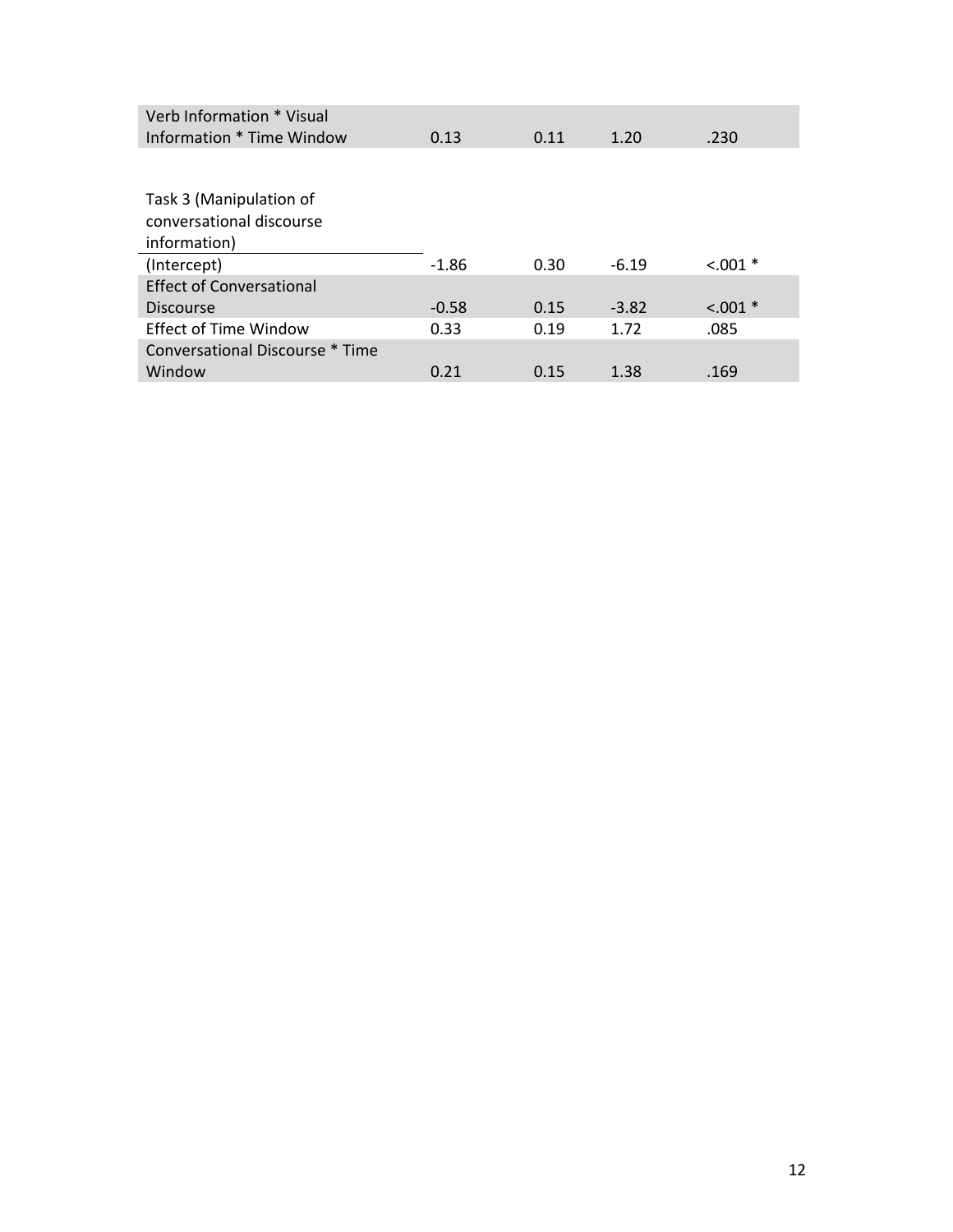**Table S3.** Inferential statistics from the logistic regression analyses of Patient participants' eye movements.

Task 1's regression had the form (in lmer syntax)

*Gaze to Instrument ~ Prosodic Phrasing \* Time Window + (1+ Time Window* 

*|Participant)* 

Task 2's regression had the form (in lmer syntax)

*Gaze to Instrument ~ Verb Information \* Visual Information \* Time Window + (1+* 

*Verb Information + Visual Information + Time Window |Participant)* 

Task 3's regression had the form (in lmer syntax)

*Gaze to Instrument ~ Conversational Discourse \* Time Window + (1+ Time Window* 

*|Participant)* 

| Task 1 (Manipulation of prosodic   | B        | Std.  | Wald z    | $p$ value   |
|------------------------------------|----------|-------|-----------|-------------|
| phrasing)                          | Estimate | Error | statistic | $(* < .05)$ |
| (Intercept)                        | $-1.72$  | 0.27  | $-6.36$   | $< 0.001$ * |
| <b>Effect of Prosodic Phrasing</b> | $-0.74$  | 0.16  | $-4.73$   | $< .001$ *  |
| <b>Effect of Time Window</b>       | 0.60     | 0.18  | 3.27      | $.001*$     |
| Prosodic Phrasing * Time Window    | 0.10     | 0.16  | 0.65      | .517        |

| Task 2 (Manipulation of the verb's<br>semantic-thematic information &<br>pragmatically relevant visual |         |      |         |             |
|--------------------------------------------------------------------------------------------------------|---------|------|---------|-------------|
| information)                                                                                           |         |      |         |             |
| (Intercept)                                                                                            | $-1.61$ | 0.24 | $-6.69$ | $< 0.001$ * |
| <b>Effect of Verb Information</b>                                                                      | $-0.84$ | 0.19 | $-4.48$ | $< 0.001$ * |
| <b>Effect of Visual Information</b>                                                                    | 0.10    | 0.13 | 0.72    | .474        |
| <b>Effect of Time Window</b>                                                                           | 0.06    | 0.12 | 0.52    | .601        |
| Verb Information * Visual                                                                              |         |      |         |             |
| Information                                                                                            | $-0.08$ | 0.11 | $-0.72$ | .471        |
| Verb Information * Time Window                                                                         | 0.09    | 0.11 | 0.86    | .392        |
| Visual Information * Time                                                                              |         |      |         |             |
| Window                                                                                                 | $-0.04$ | 0.10 | $-0.42$ | .672        |
| Verb Information * Visual                                                                              | $-0.05$ | 0.10 | $-0.53$ | .598        |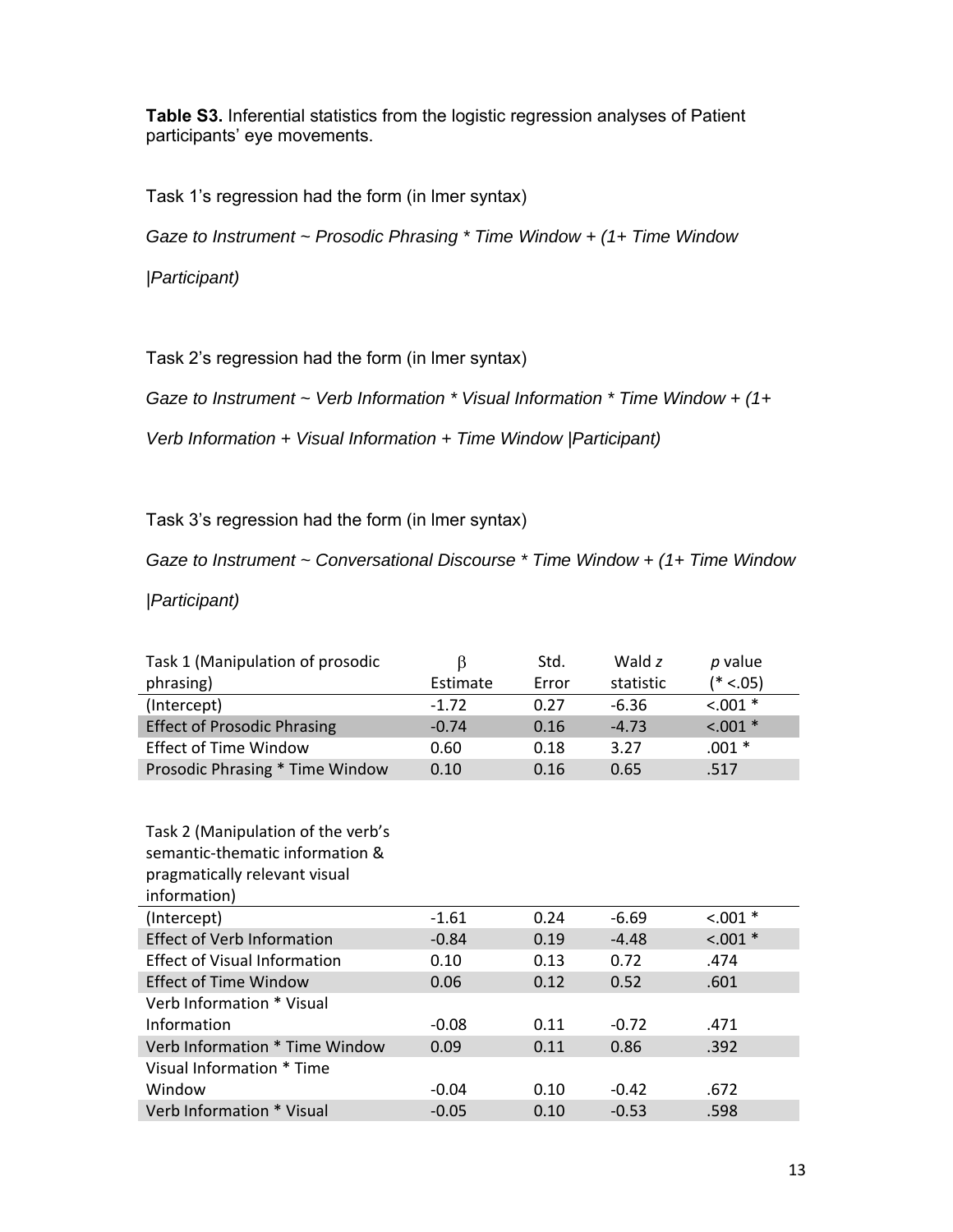## Information \* Time Window

| Task 3 (Manipulation of<br>conversational discourse) |         |      |         |             |
|------------------------------------------------------|---------|------|---------|-------------|
|                                                      |         |      |         |             |
| (Intercept)                                          | $-1.62$ | 0.18 | $-9.11$ | $< 0.001$ * |
| <b>Effect of Conversational</b>                      |         |      |         |             |
| <b>Discourse</b>                                     | $-0.10$ | 0.14 | $-0.76$ | .448        |
| <b>Effect of Time Window</b>                         | 0.12    | 0.15 | 0.85    | .393        |
| Conversational Discourse * Time                      |         |      |         |             |
| Window                                               | $-0.01$ | 0.14 | $-0.09$ | .927        |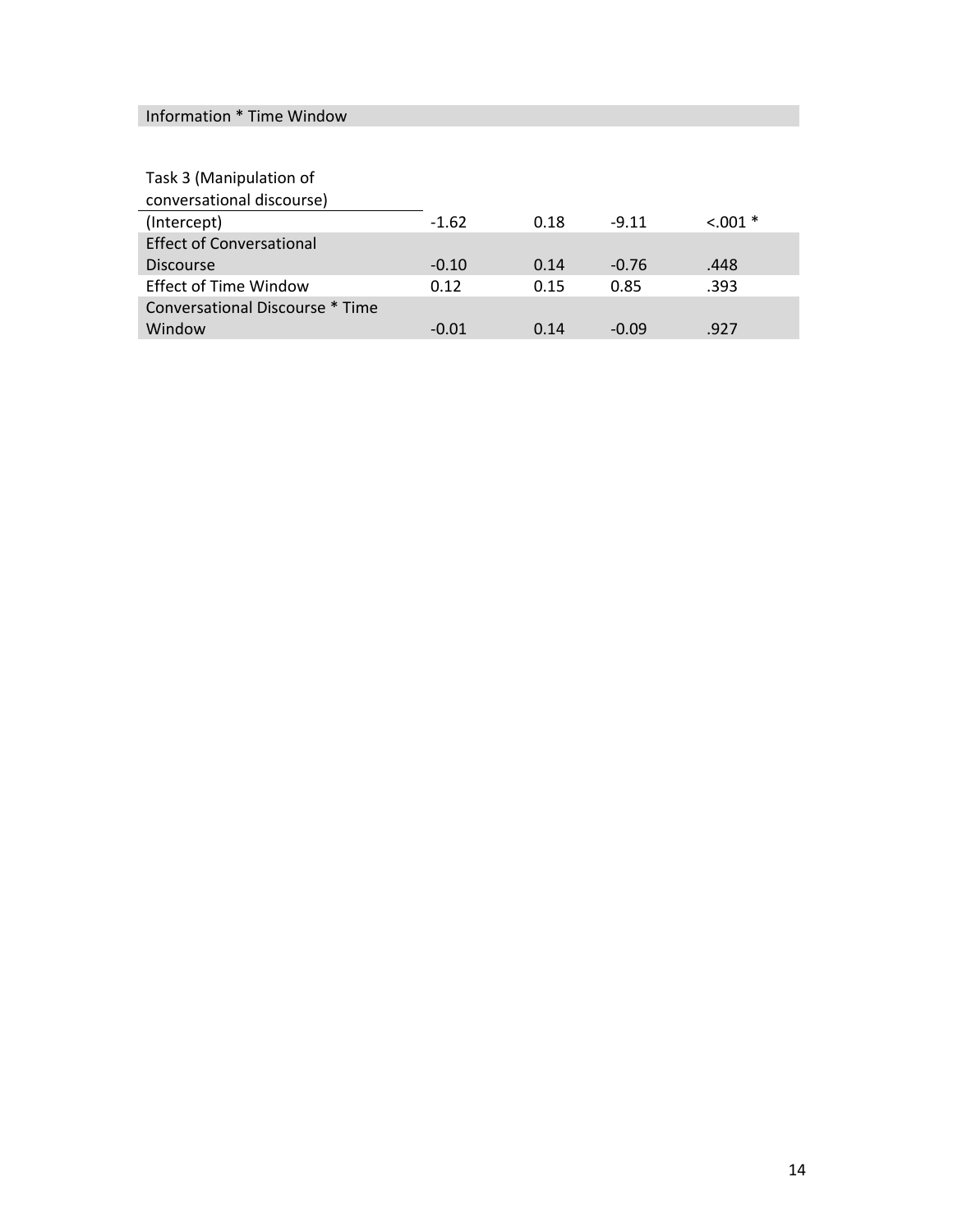### **4. Full inferential statistics for the logistic regression analyses of actions.**

**Table S4.** Full set of inferential statistics from the omnibus logistic regression analyses of participants' actions.

Task 1's regression had the form (in lmer syntax)

*Use of Instrument ~ Group \* Prosodic Phrasing + (1 |Participant)* 

Task 2's regression had the form (in lmer syntax)

*Use of Instrument ~ Group \* Verb Information \* Visual Information + (1+ Verb* 

*Information + Visual Information |Participant)* 

Task 3's regression had the form (in lmer syntax)

*Use of Instrument ~ Group \* Conversational Discourse + (1 |Participant)* 

| Task 1 (Manipulation of prosodic   |          | Std.  | Wald z    | $p$ value   |
|------------------------------------|----------|-------|-----------|-------------|
| phrasing)                          | Estimate | Error | statistic | $(* < .05)$ |
| (Intercept)                        | $-0.09$  | 0.22  | $-0.40$   | .686        |
| <b>Effect of Group</b>             | $-0.29$  | 0.22  | $-1.35$   | .179        |
| <b>Effect of Prosodic Phrasing</b> | $-0.99$  | 0.14  | $-7.17$   | $< .001$ *  |
| Group * Prosodic Phrasing          | $-0.04$  | 0.13  | $-0.32$   | .748        |

| Task 2 (Manipulation of the verb's<br>semantic-thematic information & |         |      |         |             |
|-----------------------------------------------------------------------|---------|------|---------|-------------|
| pragmatically relevant visual                                         |         |      |         |             |
| information)                                                          |         |      |         |             |
| (Intercept)                                                           | $-1.54$ | 0.29 | $-5.39$ | $< 0.001$ * |
| <b>Effect of Group</b>                                                | $-0.20$ | 0.24 | $-0.80$ | .423        |
| <b>Effect of Verb Information</b>                                     | $-1.60$ | 0.22 | $-7.18$ | $< 0.001$ * |
| <b>Effect of Visual Information</b>                                   | $-0.19$ | 0.14 | $-1.44$ | .151        |
| Group * Verb Information                                              | $-0.19$ | 0.17 | $-1.15$ | .252        |
| Group * Visual Information                                            | 0.04    | 0.12 | 0.32    | .750        |
| Verb Information * Visual                                             |         |      |         |             |
| Information                                                           | 0.06    | 0.13 | 0.42    | .675        |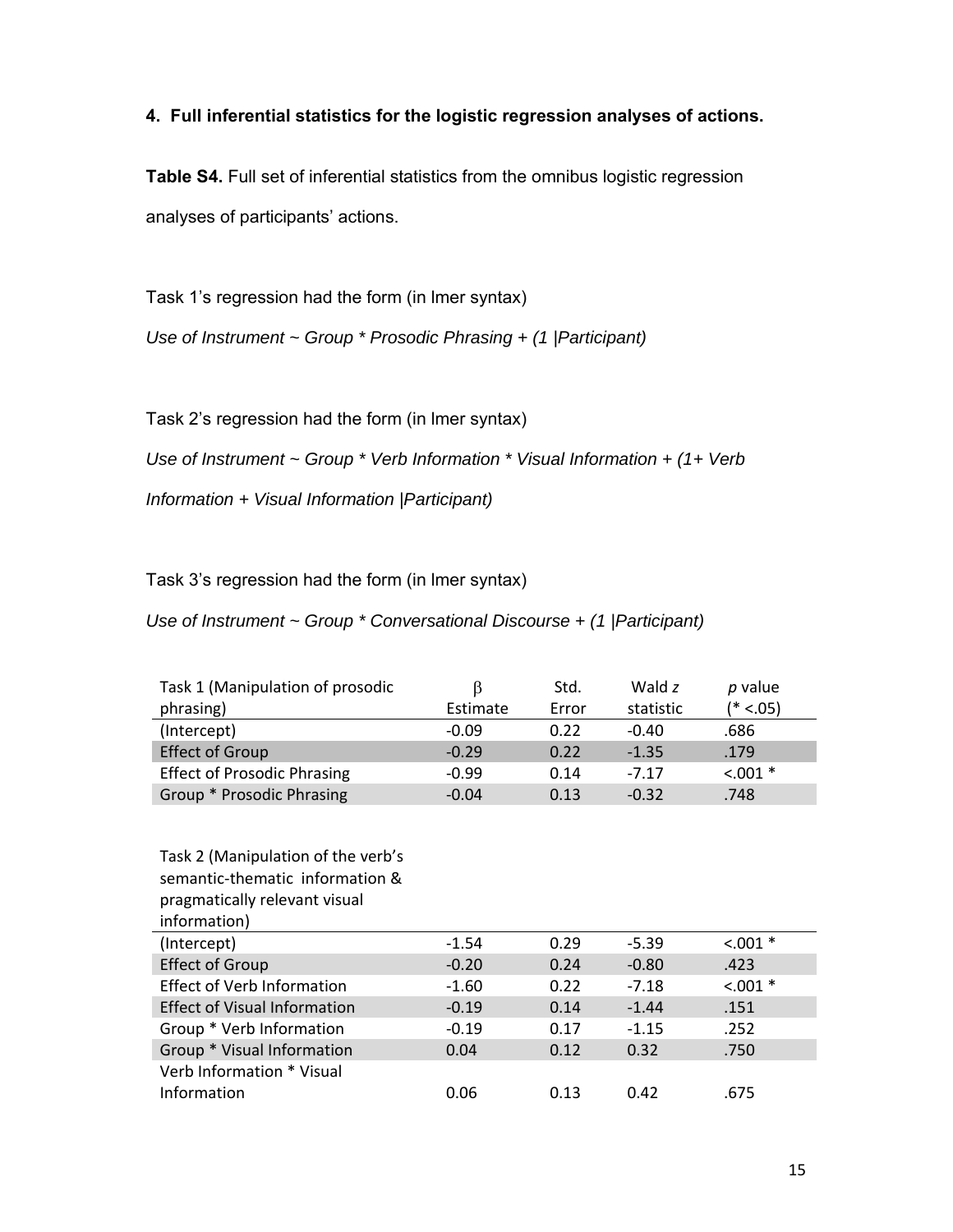| Group * Verb Information * Visual<br>Information | 0.12    | 0.11 | 1.06    | .290        |
|--------------------------------------------------|---------|------|---------|-------------|
|                                                  |         |      |         |             |
| Task 3 (Manipulation of                          |         |      |         |             |
| conversational discourse)                        |         |      |         |             |
| (Intercept)                                      | $-1.54$ | 0.29 | $-5.39$ | $< 0.001$ * |
| <b>Effect of Group</b>                           | $-0.20$ | 0.24 | $-0.80$ | .423        |
|                                                  |         |      |         |             |
| <b>Effect of Conversational Discourse</b>        | $-1.60$ | 0.22 | $-7.18$ | $< 0.001$ * |
|                                                  |         |      |         |             |
| Group * Conversational Discourse                 | $-0.19$ | 0.14 | $-1.44$ | .151        |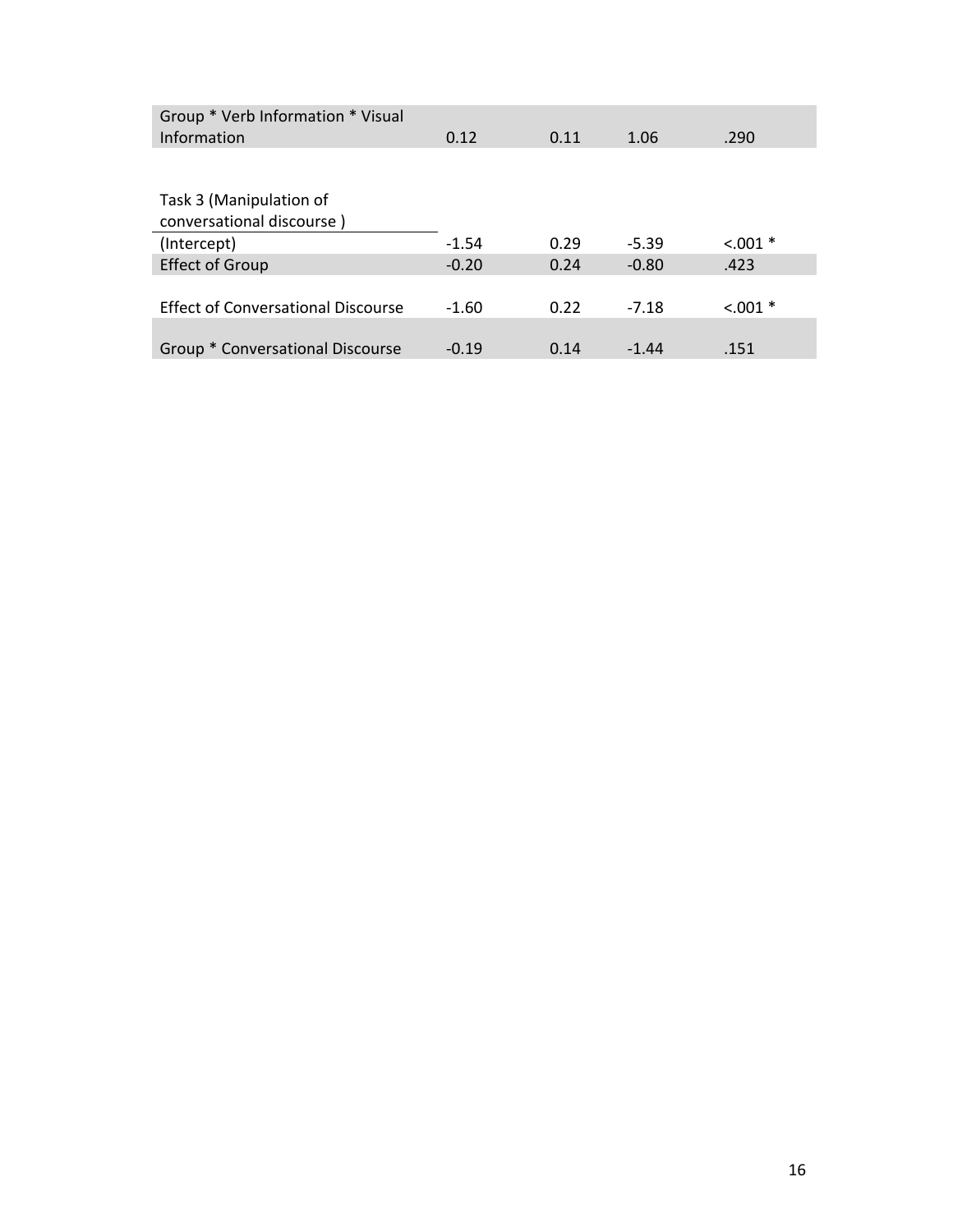**Table S4.** Inferential statistics from the logistic regression analyses of Control group's actions.

Task 1's regression had the form (in lmer syntax)

*Use of Instrument ~ Prosodic Phrasing + (1 |Participant)* 

Task 2's regression had the form (in lmer syntax)

*Use of Instrument ~ Verb Information \* Visual Information + (1+ Verb Information +* 

*Visual Information |Participant)* 

Task 3's regression had the form (in lmer syntax)

*Use of Instrument ~ Conversational Discourse + (1 |Participant)* 

| Task 1 (Manipulation of prosodic          | $\beta$  | Std.  | Wald z    | p value     |
|-------------------------------------------|----------|-------|-----------|-------------|
| phrasing)                                 | Estimate | Error | statistic | (* <.05)    |
| (Intercept)                               | $-0.35$  | 0.23  | $-1.56$   | .118        |
| <b>Effect of Prosodic Phrasing</b>        | $-0.94$  | 0.18  | $-5.23$   | $< .001$ *  |
|                                           |          |       |           |             |
| Task 2 (Manipulation of the verb's        |          |       |           |             |
| semantic-thematic information &           |          |       |           |             |
| pragmatically relevant visual             |          |       |           |             |
| information)                              |          |       |           |             |
| (Intercept)                               | $-1.13$  | 0.26  | $-4.42$   | $< .001 *$  |
| <b>Effect of Verb Information</b>         | $-1.19$  | 0.20  | $-6.03$   | $< .001$ *  |
| <b>Effect of Visual Information</b>       | $-0.24$  | 0.17  | $-1.41$   | .159        |
| Verb Information * Visual                 |          |       |           |             |
| Information                               | $-0.07$  | 0.16  | $-0.43$   | .664        |
| Task 3 (Manipulation of                   |          |       |           |             |
| conversational discourse)                 |          |       |           |             |
| (Intercept)                               | $-1.86$  | 0.30  | $-6.19$   | $< 0.001$ * |
| <b>Effect of Conversational Discourse</b> | $-0.58$  | 0.15  | $-3.82$   | $< 0.001$ * |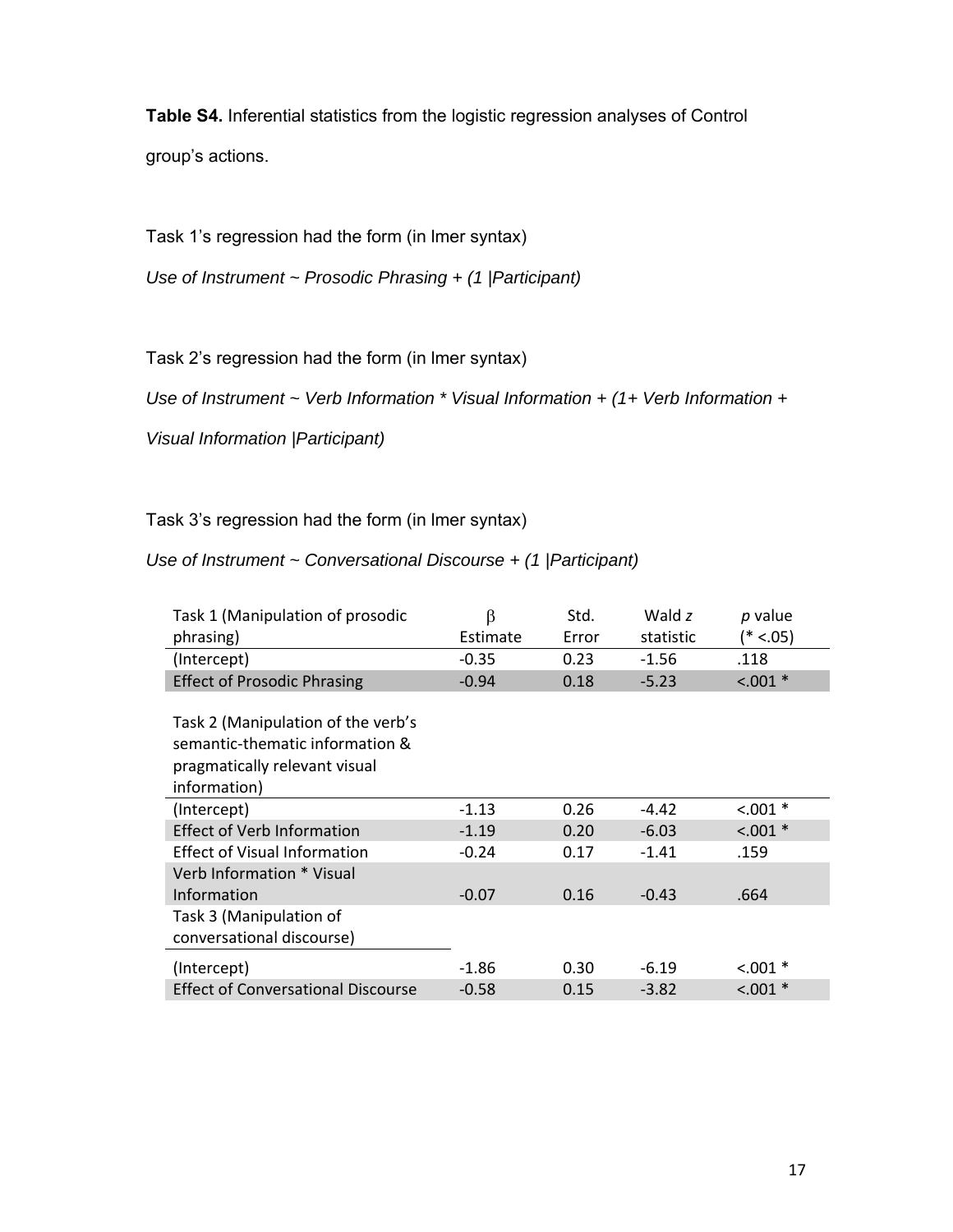**Table S5.** Inferential statistics from the logistic regression analyses of the Schizophrenia group's actions.

Task 1's regression had the form (in lmer syntax)

*Use of Instrument ~ Prosodic Phrasing + (1 |Participant)* 

Task 2's regression had the form (in lmer syntax)

*Use of Instrument ~ Verb Information \* Visual Information + (1+ Verb Information +* 

*Visual Information |Participant)* 

Task 3's regression had the form (in lmer syntax)

*Use of Instrument ~ Conversational Discourse + (1 |Participant)* 

| Task 1 (Manipulation of prosodic          | β        | Std.  | Wald z    | p value     |
|-------------------------------------------|----------|-------|-----------|-------------|
| phrasing)                                 | Estimate | Error | statistic | (* <.05)    |
| (Intercept)                               | 0.25     | 0.40  | 0.61      | .541        |
| <b>Effect of Prosodic Phrasing</b>        | $-1.06$  | 0.21  | $-4.95$   | $< .001$ *  |
|                                           |          |       |           |             |
| Task 2 (Manipulation of the verb's        |          |       |           |             |
| semantic-thematic information &           |          |       |           |             |
| pragmatically relevant visual             |          |       |           |             |
| information)                              |          |       |           |             |
| (Intercept)                               | $-2.44$  | 0.78  | $-3.14$   | $.002*$     |
| <b>Effect of Verb Information</b>         | $-2.50$  | 0.67  | $-3.74$   | $< .001$ *  |
| <b>Effect of Visual Information</b>       | $-0.10$  | 0.22  | $-0.45$   | .653        |
| Verb Information * Visual                 |          |       |           |             |
| Information                               | 0.24     | 0.22  | 1.08      | .280        |
| Task 3 (Manipulation of                   |          |       |           |             |
| conversational discourse)                 |          |       |           |             |
| (Intercept)                               | $-1.60$  | 0.32  | $-5.05$   | $< 0.001$ * |
| <b>Effect of Conversational Discourse</b> | $-0.58$  | 0.20  | $-2.87$   | $.004*$     |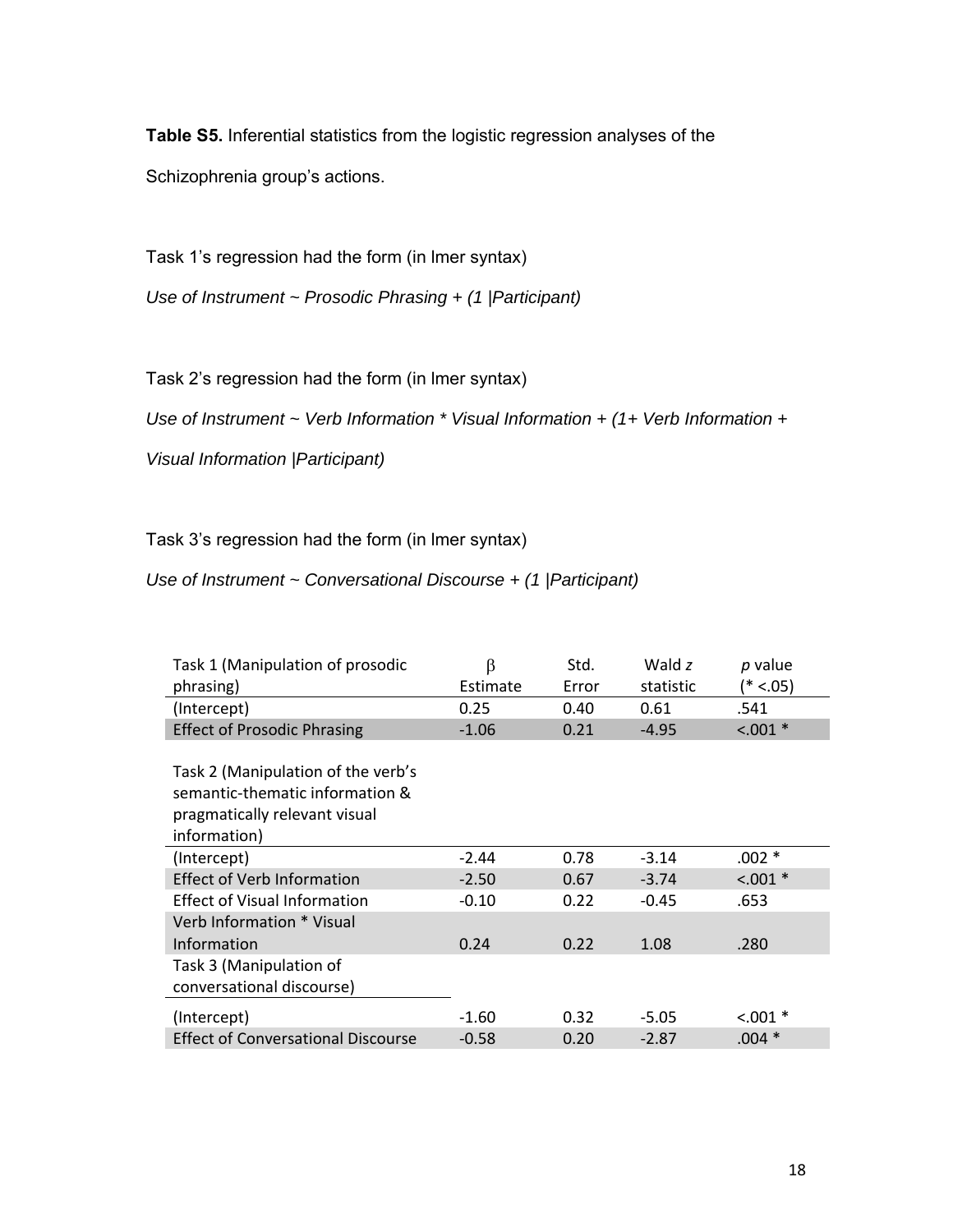#### **5. Exploratory correlations with clinical measures within the patient group**

Within the schizophrenia group, we examined relationships between participants' use of different informational cues and their clinical characteristics. Given the number of participants and relatively small range of symptoms, we consider these analyses exploratory. We hypothesized that negative thought disorder severity (SANS global alogia rating) might predict impairments using prosodic phrasing. This was based on previous reports of correlations between negative symptoms and lower-level perceptual deficits [19] or prosodic impairments [20]. In addition, we hypothesized that positive thought disorder severity (SAPS global thought disorder rating) might predict impairments in using lexical information. This was based on previous reports of lexico-semantic abnormalities in individuals with positive thought disorder [e.g. 21, 22]. In addition, to establish the specificity of any findings, we carried out analyses examining global ratings of delusions, hallucinations, and global summed ratings of positive and negative symptoms, as well as with medication dosage.

We found that individuals with higher ratings of negative thought disorder (M=0.8, range 0 - 4) showed marginally less influence of prosodic information when carrying out their final actions (Beta=0.39 (Standard Error = 0.21),  $z=1.9$ ,  $p=.06$ ), although this effect was not found in eye movements (p=.52).

 We also found that individuals with higher global positive thought disorder ratings (M=4.4, range 0-12) showed weaker effects of lexical information on both their eye movements (Beta=0.32 (0.15), z=2.1, p=.04) and final actions (Beta=0.74 (0.35), z=2.1, p=.03). While these findings should be considered preliminary, they are consistent with the theory that lexical representations are noisier in people with positive thought disorder as a longer-term consequence of compromised top-down interactions [23].

 Global ratings of delusions, hallucinations, or summed scores of global ratings of positive and negative symptoms all failed to predict how any type of information

19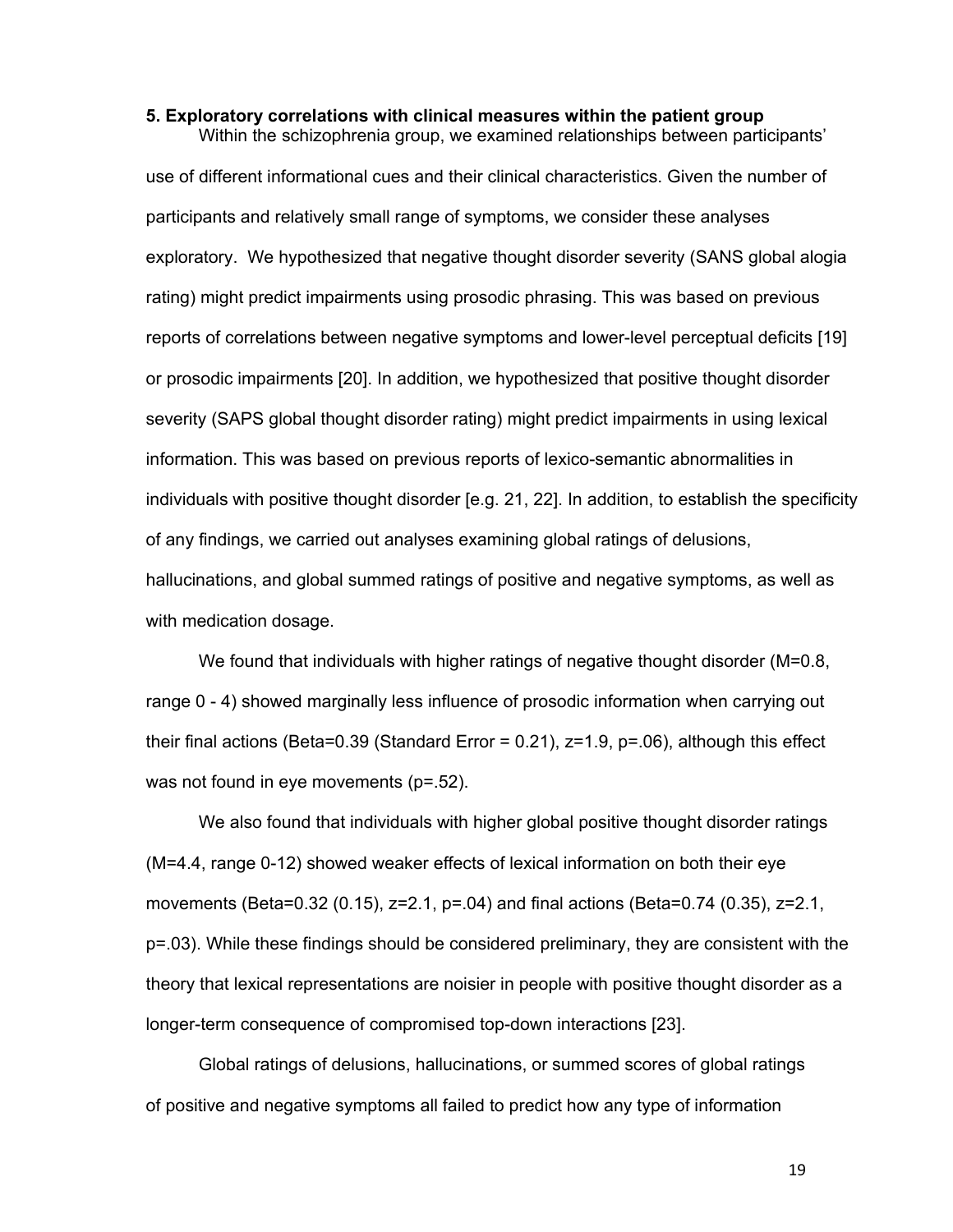affected either eye movements or final actions. The same was true of medication (chlorpromazine equivalents).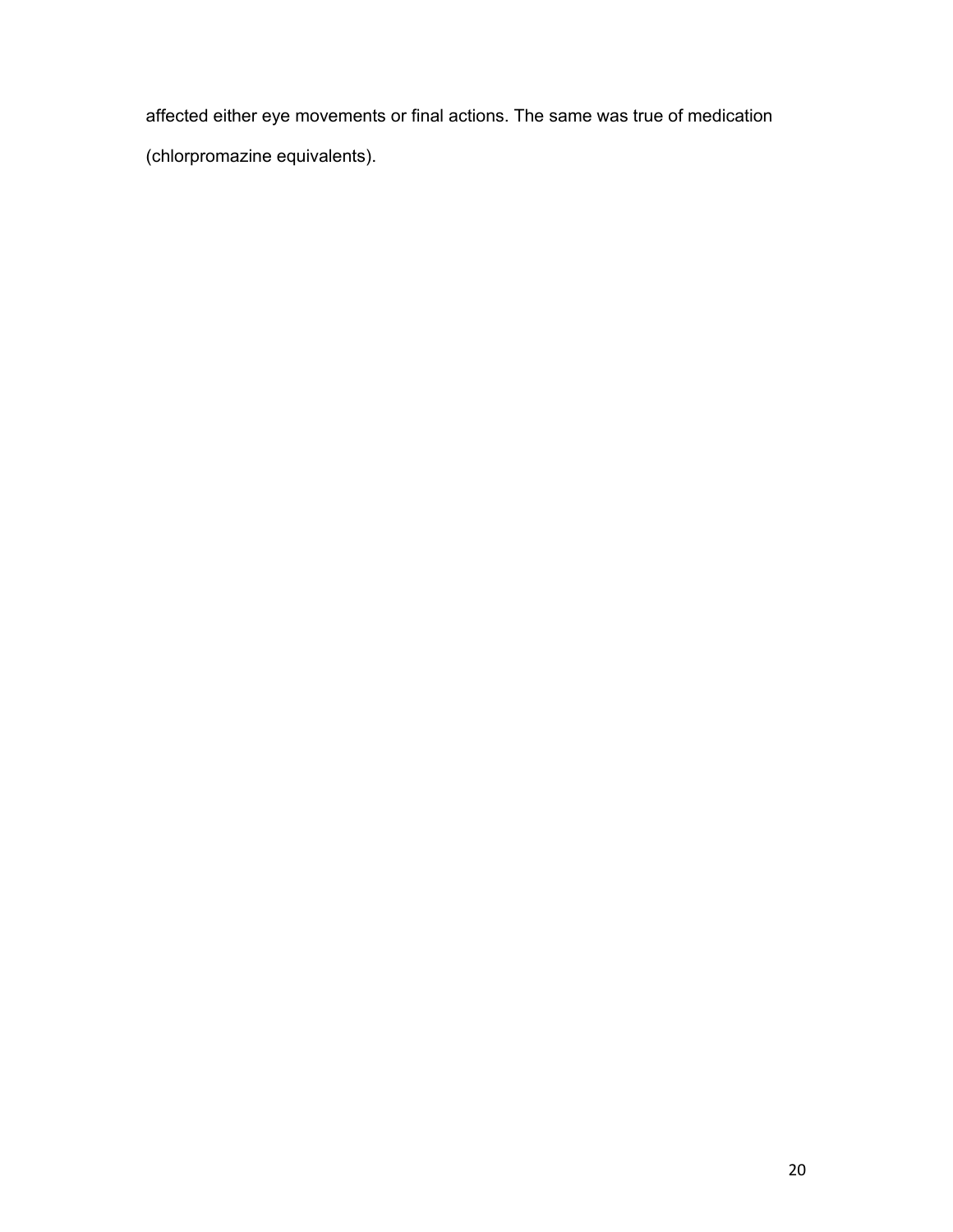#### **References**

- 1. Allopenna, P.D., J.S. Magnuson, and M.K. Tanenhaus, *Tracking the Time Course of Spoken Word Recognition Using Eye Movements: Evidence for Continuous Mapping Models.* Journal of Memory and Language, 1998. **38**: p. 419‐439.
- 2. Dahan, D. and M.K. Tanenhaus, *Continuous mapping from sound to meaning in spoken‐language comprehension: immediate effects of verb‐based thematic constraints.* Journal of Experimental Psychology: Learning, Memory, and Cognition, 2004. **30**(2): p. 498.
- 3. McMurray, B., et al., *Gradient sensitivity to within‐category variation in words and syllables.* J Exp Psychol Hum Percept Perform, 2008. **34**(6): p. 1609‐31.
- 4. Sedivy, J.C., et al., *Achieving incremental semantic interpretation through contextual representation.* Cognition, 1999. **71**(2): p. 109‐147.
- 5. Spivey, M.J., et al., *Eye movements and spoken language comprehension: effects of visual context on syntactic ambiguity resolution.* Cogn Psychol, 2002. **45**(4): p. 447‐ 81.
- 6. Tanenhaus, M.K., et al., *Integration of visual and linguistic information in spoken language comprehension.* Science, 1995. **268**(5217): p. 1632‐4.
- 7. Tanenhaus, M.K. and J.C. Trueswell, *Eye movements and spoken language comprehension.*, in *Handbook of Psycholinguistics*, M. Traxler and M. Gernsbacher, Editors. 2006, OUP: Oxford. p. 863‐900.
- 8. Altmann, G. and Y. Kamide, *Incremental interpretation at verbs: Restricting the domain of subsequent reference.* Cognition, 1999. **73**(3): p. 247‐264.
- 9. Huettig, F., J. Rommers, and A.S. Meyer, *Using the visual world paradigm to study language processing: A review and critical evaluation.* Acta psychologica, 2011. **137**(2): p. 151‐171.
- 10. Hood, B.M. and J. Atkinson, *Disengaging visual attention in the infant and adult.* Infant Behavior and Development, 1993. **16**(4): p. 405‐422.
- 11. Fernald, A., et al., *Rapid gains in speed of verbal processing by infants in the 2nd year.* Psychological Science, 1998: p. 228‐231.
- 12. Swingley, D., J.P. Pinto, and A. Fernald, *Continuous processing in word recognition at 24 months.* Cognition, 1999. **71**(2): p. 73‐108.
- 13. Fernald, A., D. Swingley, and J.P. Pinto, *When half a word is enough: Infants can recognize spoken words using partial phonetic information.* Child development, 2001. **72**(4): p. 1003‐1015.
- 14. Marchman, V.A. and A. Fernald, *Speed of word recognition and vocabulary knowledge in infancy predict cognitive and language outcomes in later childhood.* Developmental science, 2008. **11**(3): p. F9‐F16.
- 15. Song, H.‐j. and C. Fisher, *Who's "she"? Discourse prominence influences preschoolers' comprehension of pronouns.* Journal of Memory and Language, 2005. **52**(1): p. 29‐57.
- 16. Snedeker, J. and J.C. Trueswell, *The developing constraints on parsing decisions: The role of lexical‐biases and referential scenes in child and adult sentence processing.* Cognitive Psychology, 2004. **49**(3): p. 238‐299.
- 17. Bates, D.M., et al., *Fitting linear mixed‐effects models using lme4.* Journal of Statistical Software, 2015. **67**(1): p. 1‐48.